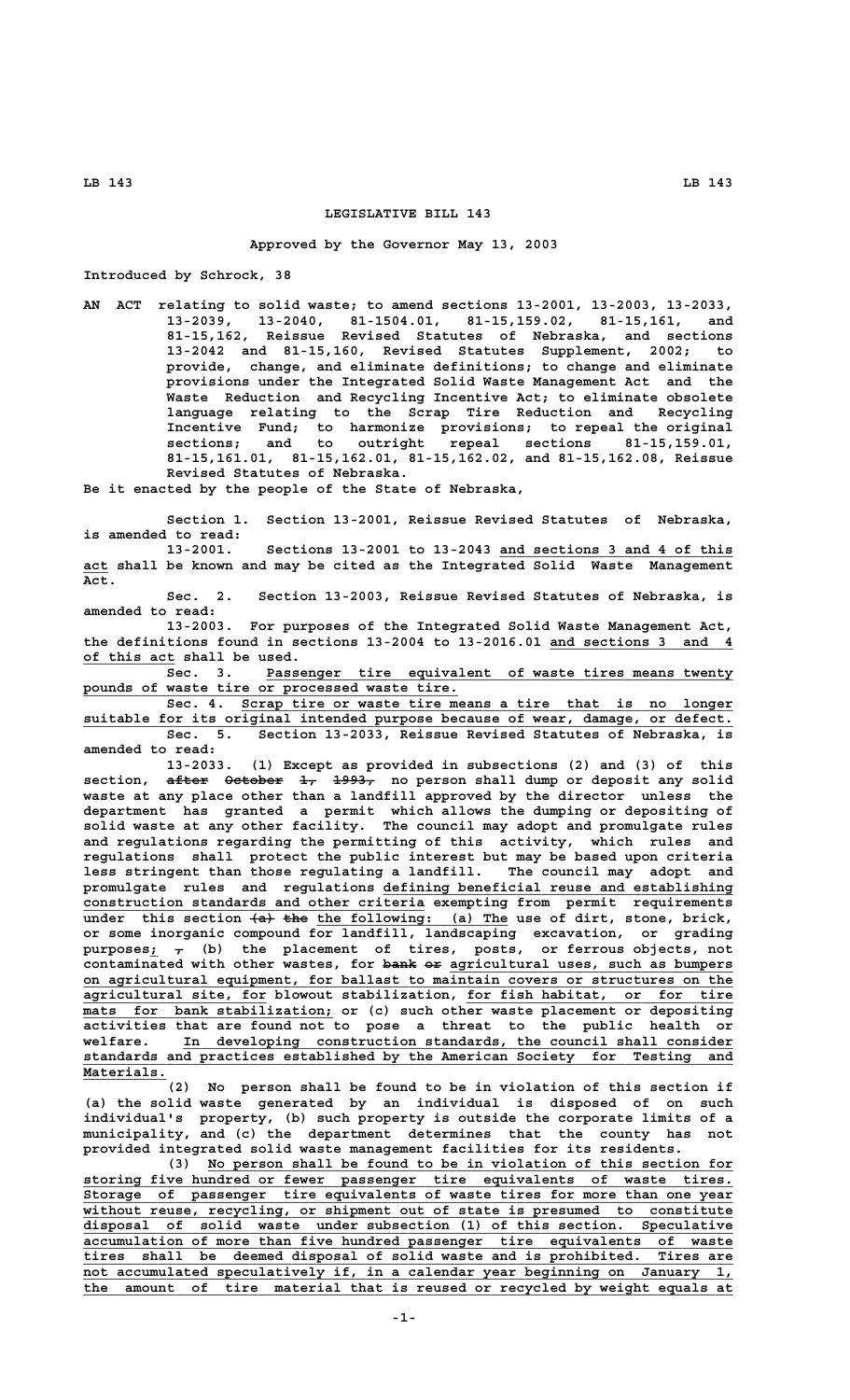least seventy-five percent of such material at the beginning of the year. The burden of proof that passenger tire equivalents of waste tires have not been  **\_\_\_\_\_\_\_\_\_\_\_\_\_\_\_\_\_\_\_\_\_\_\_\_\_\_\_\_\_\_\_\_\_\_\_\_\_\_\_\_\_\_\_\_\_\_\_\_\_\_\_\_\_\_\_\_\_\_\_\_\_\_\_\_\_\_\_\_\_\_\_\_\_\_\_\_\_\_ speculatively accumulated rests with the person accumulating the passenger \_\_\_\_\_\_\_\_\_\_\_\_\_\_\_\_\_\_\_\_\_\_\_\_\_\_\_\_\_\_\_\_\_\_\_\_\_\_\_\_\_\_\_\_\_\_\_\_\_\_\_\_\_\_\_\_\_\_\_\_\_\_\_\_\_\_\_\_\_\_\_\_\_\_\_\_\_\_ tire equivalents of waste tires to demonstrate through written documentation** that the passenger tire equivalents of waste tires have not been accumulated  **\_\_\_\_\_\_\_\_\_\_\_\_\_\_\_\_\_\_\_\_\_\_\_\_\_\_\_\_\_\_\_\_\_\_\_\_\_\_\_\_\_\_\_\_\_\_\_\_\_\_\_\_\_\_\_\_\_\_\_\_\_\_\_\_\_\_\_\_\_\_\_\_\_\_\_\_\_\_ speculatively. Any person, business, or other entity engaged in the business \_\_\_\_\_\_\_\_\_\_\_\_\_\_\_\_\_\_\_\_\_\_\_\_\_\_\_\_\_\_\_\_\_\_\_\_\_\_\_\_\_\_\_\_\_\_\_\_\_\_\_\_\_\_\_\_\_\_\_\_\_\_\_\_\_\_\_\_\_\_\_\_\_\_\_\_\_\_ of picking up, hauling, and transporting scrap tires for storage, processing, \_\_\_\_\_\_\_\_\_\_\_\_\_\_\_\_\_\_\_\_\_\_\_\_\_\_\_\_\_\_\_\_\_\_\_\_\_\_\_\_\_\_\_\_\_\_\_\_\_\_\_\_\_\_\_\_\_\_\_\_\_\_\_\_\_\_\_\_\_\_\_\_\_\_\_\_\_\_ or recycling shall obtain a permit from the department before engaging in such \_\_\_\_\_\_\_\_\_\_\_\_\_\_\_\_\_\_\_\_\_\_\_\_\_\_\_\_\_\_\_\_\_\_\_\_\_\_\_\_\_\_\_\_\_\_\_\_\_\_\_\_\_\_\_\_\_\_\_\_\_\_\_\_\_\_\_\_\_\_\_\_\_\_\_\_\_\_ activity. The council may adopt rules and regulations regarding such permits \_\_\_\_\_\_\_\_\_\_\_\_\_\_\_\_\_\_\_\_\_\_\_\_\_\_\_\_\_\_\_\_\_\_\_\_\_\_\_\_\_\_\_\_\_\_\_\_\_\_\_\_\_\_\_\_\_\_\_\_\_\_\_\_\_\_\_\_\_\_\_\_\_\_\_\_\_\_ and may exempt from permit requirements those entities having involvement with \_\_\_\_\_\_\_\_\_\_\_\_\_\_\_\_\_\_\_\_\_\_\_\_\_\_\_\_\_\_\_\_\_\_\_\_\_\_\_\_\_\_\_\_\_\_\_\_\_\_\_\_\_\_\_\_\_\_\_\_\_\_\_\_\_\_\_\_\_\_\_\_\_\_\_\_\_\_ scrap tires which is incidental to their primary business activity. Persons** holding a permit on the effective date of this act may continue to operate  **\_\_\_\_\_\_\_\_\_\_\_\_\_\_\_\_\_\_\_\_\_\_\_\_\_\_\_\_\_\_\_\_\_\_\_\_\_\_\_\_\_\_\_\_\_\_\_\_\_\_\_\_\_\_\_\_\_\_\_\_\_\_\_\_\_\_\_\_\_\_\_\_\_\_\_\_\_\_ under such permits until new rules and regulations are established under this \_\_\_\_\_\_\_\_\_\_\_\_\_\_\_\_\_\_\_\_\_\_\_\_\_\_\_\_\_\_\_\_\_\_\_\_\_\_\_\_\_\_\_\_\_\_\_\_\_\_\_\_\_\_\_\_\_\_\_\_\_\_\_\_\_\_\_\_\_\_\_\_\_\_\_\_\_\_ section. As a condition for obtaining a permit under this section, the \_\_\_\_\_\_\_\_\_\_\_\_\_\_\_\_\_\_\_\_\_\_\_\_\_\_\_\_\_\_\_\_\_\_\_\_\_\_\_\_\_\_\_\_\_\_\_\_\_\_\_\_\_\_\_\_\_\_\_\_\_\_\_\_\_\_\_\_\_\_\_\_\_\_\_\_\_\_ department shall require the permittee to provide the department with an \_\_\_\_\_\_\_\_\_\_\_\_\_\_\_\_\_\_\_\_\_\_\_\_\_\_\_\_\_\_\_\_\_\_\_\_\_\_\_\_\_\_\_\_\_\_\_\_\_\_\_\_\_\_\_\_\_\_\_\_\_\_\_\_\_\_\_\_\_\_\_\_\_\_\_\_\_\_ annual report indicating the number of scrap tires hauled, the location of the**  $delivery$  of such scrap tires, and any additional information the council believes necessary to accomplish the purposes of the Integrated Solid Waste Management Act. Any person, county, municipality, or agency may apply to the department for an extension of the deadline contained in subsection  $\{1\}$  of **this section. The department shall determine whether or not to grant such ———— ———————— ——— —————————— ————— ————————— ——————— —— ——— —— ————— ——— extension based upon the good faith efforts of the person, county, ————————— ————— ———— ——— ———— ————— ——————— —— ——— ——————— —————— municipality, or agency to comply with the Integrated Solid Waste Management ————————————— —— —————— —— —————— ———— ——— —————————— ————— ————— —————————— Act.————**

**Sec. 6. Section 13-2039, Reissue Revised Statutes of Nebraska, is amended to read:**

13-2039. (1) On and after September 1, 1994, land Land disposal of **yard waste <del>shall</del> be is prohibited from April 1 through November 30 of each year, except that yard waste which has been separated at its source from other solid waste may be accepted by a landfill for the purpose of soil conditioning or composting. State and local governmental entities responsible for the maintenance of public lands shall give preference to the use of composted materials in all land maintenance activities. Nothing in this section shall ——————— —— ———— ——————— ————** be construed to This section does not prohibit the use of yard waste as land **cover or as soil-conditioning material.**

(2) On and after September 1, 1994, land Land disposal of lead-acid batteries and waste oil shall be is prohibited.

 $\overline{+3}(a)$  On and after September 1, 1995, land disposal of waste tires **shall be prohibited except for waste tires processed in a manner established ————— —— —————————— —————— ——— ————— ————— ————————— —— — —————— ——————————** by the department. A landfill shall not refuse to accept a waste tire which has been properly processed.

(b) On and after September 1, 1998, land

(3)(a) Land disposal of waste tires in any form shall be is  **\_\_\_\_\_\_\_\_\_\_\_\_\_\_\_\_\_\_\_\_\_\_\_\_\_\_\_\_\_\_\_\_\_\_\_\_\_\_\_\_\_\_\_\_\_\_\_\_\_\_\_\_\_\_\_\_\_\_\_\_\_\_\_\_\_\_\_ prohibited except tires that are nonrecyclable. For purposes of this**  $subsection$ , nonrecyclable tire means a press-on solid tire, a solid pneumatic  **\_\_\_\_\_\_\_\_\_\_\_\_\_\_\_\_\_\_\_\_\_\_\_\_\_\_\_\_\_\_\_\_\_\_\_\_\_ shaped tire, or a foam pneumatic tire.**

 **\_\_\_\_\_\_\_\_\_\_\_\_\_\_\_\_\_\_\_\_\_\_\_\_\_\_\_\_\_\_\_\_\_\_\_\_\_\_\_\_\_\_\_\_\_\_\_\_\_\_\_\_\_\_\_\_\_\_\_\_\_\_\_\_\_\_\_\_ (b) On and after September 1, 2003, placing or causing the placement \_\_\_\_\_\_\_\_\_\_\_\_\_\_\_\_\_\_\_\_\_\_\_\_\_\_\_\_\_\_\_\_\_\_\_\_\_\_\_\_\_\_\_\_\_\_\_\_\_\_\_\_\_\_\_\_\_\_\_\_\_\_\_\_\_\_\_\_\_\_\_\_\_\_\_\_\_\_ or disposal of scrap tires in any form into the waters of the state is \_\_\_\_\_\_\_\_\_\_\_\_\_\_\_\_\_\_\_\_\_\_\_\_\_\_\_\_\_\_\_\_\_\_\_\_\_\_\_\_\_\_\_\_\_\_\_\_\_ prohibited except as provided in section 13-2033.**

 **\_\_\_\_\_\_\_\_\_\_\_\_\_\_\_\_\_\_\_\_\_\_\_\_\_\_\_\_\_\_\_\_\_\_\_\_\_\_\_\_\_\_\_\_\_\_\_\_\_\_\_\_\_\_\_\_\_\_\_\_\_\_\_\_\_\_\_\_ (c) Tires are not considered disposed if they are (i) processed into** crumb rubber form and reused or recycled in manufactured products such as, but  **\_\_\_\_\_\_\_\_\_\_\_\_\_\_\_\_\_\_\_\_\_\_\_\_\_\_\_\_\_\_\_\_\_\_\_\_\_\_\_\_\_\_\_\_\_\_\_\_\_\_\_\_\_\_\_\_\_\_\_\_\_\_\_\_\_\_\_\_\_\_\_\_\_\_\_\_\_\_ not limited to, products used for schools, playgrounds, and residential, lawn,** and garden applications, (ii) used as tire-derived fuel, (iii) retreaded, (iv)  **\_\_\_\_\_\_\_\_\_\_\_\_\_\_\_\_\_\_\_\_\_\_\_\_\_\_\_\_\_\_\_\_\_\_\_\_\_\_\_\_\_\_\_\_\_\_\_\_\_\_\_\_\_\_\_\_\_\_\_\_\_\_\_\_\_\_\_\_\_\_\_\_\_\_\_\_\_\_ processed into chip or shred form and used as drainage media in landfill \_\_\_\_\_\_\_\_\_\_\_\_\_\_\_\_\_\_\_\_\_\_\_\_\_\_\_\_\_\_\_\_\_\_\_\_\_\_\_\_\_\_\_\_\_\_\_\_\_\_\_\_\_\_\_\_\_\_\_\_\_\_\_\_\_\_\_\_\_\_\_\_\_\_\_\_\_\_ construction or septic drain fields, (v) used as a raw material in \_\_\_\_\_\_\_\_\_\_\_\_\_\_\_\_\_\_\_\_\_\_\_\_\_\_\_\_\_\_\_\_\_\_\_\_\_\_\_\_\_\_\_\_\_\_\_\_\_\_\_\_\_\_\_\_\_\_\_\_\_\_\_\_\_\_\_\_\_\_\_\_\_\_\_\_\_\_ steelmaking, or (vi) processed into shred form and used as an alternative \_\_\_\_\_\_\_\_\_\_\_\_\_\_\_\_\_\_\_\_\_\_\_\_\_\_\_\_\_\_\_\_\_\_\_\_\_\_\_\_\_\_\_\_\_\_\_\_\_\_\_\_\_\_\_\_\_\_\_\_\_\_\_\_\_\_\_\_\_\_\_\_\_\_\_\_\_\_ daily cover in a landfill or for a civil engineering project if such project \_\_\_\_\_\_\_\_\_\_\_\_\_\_\_\_\_\_\_\_\_\_\_\_\_\_\_\_\_\_\_\_\_\_\_\_\_\_\_\_\_\_\_\_\_\_\_\_\_\_\_\_\_\_\_\_\_\_\_\_\_\_\_\_\_\_\_\_\_\_\_\_\_\_\_\_\_\_ is designed and constructed in compliance with the Engineers and Architects \_\_\_\_\_\_\_\_\_\_\_\_\_\_\_\_\_\_\_\_\_\_\_\_\_\_\_\_\_\_\_\_\_\_\_\_\_\_\_\_\_\_\_\_\_\_\_\_\_\_\_\_\_\_\_\_\_\_\_\_\_\_\_\_\_\_\_\_\_\_\_\_\_\_\_\_\_\_ Regulation Act and prior approval for such project is obtained from the** department by the tire shredder and the end user, except that departmental  **\_\_\_\_\_\_\_\_\_\_\_\_\_\_\_\_\_\_\_\_\_\_\_\_\_\_\_\_\_\_\_\_\_\_\_\_\_\_\_\_\_\_\_\_\_\_\_\_\_\_\_\_\_\_\_\_\_\_\_\_\_\_\_\_\_\_\_\_\_\_\_\_\_\_\_\_\_\_ approval is not necessary for a tire project involving three thousand five \_\_\_\_\_\_\_\_\_\_\_\_\_\_\_\_\_\_\_\_\_\_\_\_\_\_\_\_\_\_\_\_\_\_\_\_\_\_\_\_\_\_\_\_\_\_\_\_\_\_\_\_\_\_\_\_\_\_\_\_\_\_\_\_\_\_\_\_\_\_\_\_\_\_\_\_\_\_ hundred or fewer passenger tire equivalents of waste tires if the department \_\_\_\_\_\_\_\_\_\_\_\_\_\_\_\_\_\_\_\_\_\_\_\_\_\_\_\_\_\_\_\_\_\_\_\_\_\_\_\_\_\_\_\_\_\_\_\_\_\_\_\_\_\_\_\_\_\_\_\_\_\_\_\_\_\_\_\_\_\_\_\_\_\_\_\_\_\_ receives notification of the project not later than thirty days prior to any \_\_\_\_\_\_\_\_\_\_\_\_\_\_\_\_\_\_\_\_\_\_\_\_\_\_\_\_\_\_\_\_\_\_\_\_\_\_\_\_\_\_\_\_\_\_\_\_\_\_\_\_\_\_\_\_\_\_\_\_\_\_\_\_\_\_\_\_\_\_\_\_\_\_\_\_\_\_ construction on such project. The notification shall contain the name and \_\_\_\_\_\_\_\_\_\_\_\_\_\_\_\_\_\_\_\_\_\_\_\_\_\_\_\_\_\_\_\_\_\_\_\_\_\_\_\_\_\_\_\_\_\_\_\_\_\_\_\_\_\_\_\_\_\_\_\_\_\_\_\_\_\_\_\_\_\_\_\_\_\_\_\_\_\_ address of the tire shredder and end user, the location of the project, a \_\_\_\_\_\_\_\_\_\_\_\_\_\_\_\_\_\_\_\_\_\_\_\_\_\_\_\_\_\_\_\_\_\_\_\_\_\_\_\_\_\_\_\_\_\_\_\_\_\_\_\_\_\_\_\_\_\_\_\_\_\_\_\_\_\_\_\_\_\_\_\_\_\_\_\_\_\_ description of the type of project, the number of passenger tire equivalents \_\_\_\_\_\_\_\_\_\_\_\_\_\_\_\_\_\_\_\_\_\_\_\_\_\_\_\_\_\_\_\_\_\_\_\_\_\_\_\_\_\_\_\_\_\_\_\_\_\_\_\_\_\_\_\_\_\_\_\_\_\_\_\_\_\_\_\_\_\_\_\_\_\_\_\_\_\_ of waste tires to be used, and any additional information the council \_\_\_\_\_\_\_\_\_\_\_\_\_\_\_\_\_\_\_\_\_\_\_\_\_\_\_\_\_\_\_\_\_\_\_\_\_\_\_\_\_\_\_\_\_\_\_\_\_\_\_\_\_\_\_\_\_\_\_\_\_\_\_\_\_\_\_\_\_\_\_\_\_\_\_\_\_\_ determines is necessary to accomplish the purposes of the Integrated Solid \_\_\_\_\_\_\_\_\_\_\_\_\_\_\_\_\_\_\_\_\_ Waste Management Act.**

> (4) On and after September 1, 1995, land Land disposal of discarded household appliances  $\frac{1}{2}$  be is prohibited.

(5) On and after September 1, 1996, land Land disposal of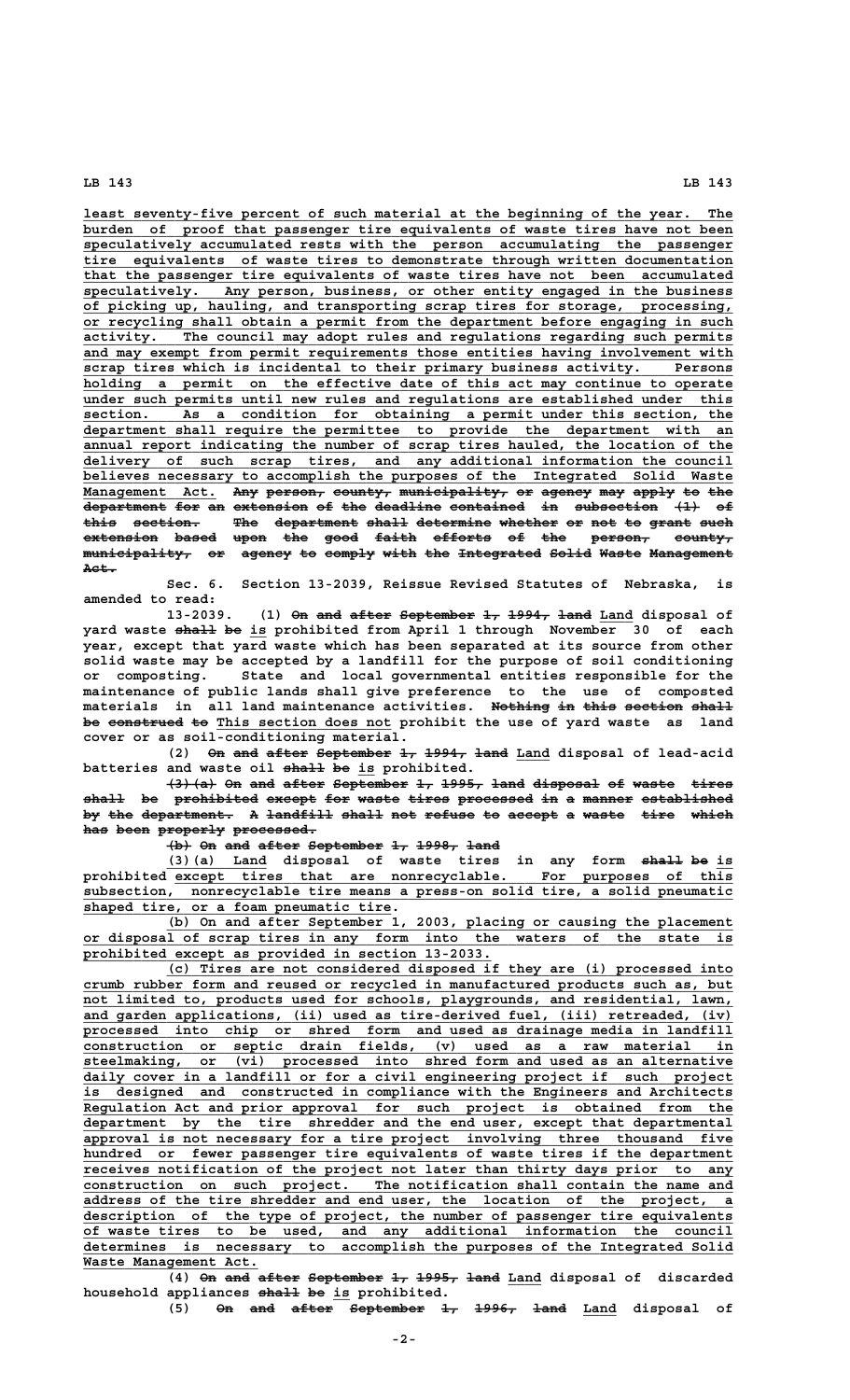**unregulated hazardous wastes, except household hazardous wastes, which are** exempt from the regulations under the Environmental Protection Act shall be is **prohibited unless such disposal occurs at a licensed hazardous waste disposal facility.**

**(6) For purposes of this section, land disposal shall include, but not be limited to, incineration at a landfill.**

**Sec. 7. Section 13-2040, Reissue Revised Statutes of Nebraska, is amended to read:**

**13-2040. The department shall review all licenses for solid waste management facilities which were issued under the Environmental Protection Act prior to July 15, 1992, and which expire after October 1, 1993, to determine whether the licensee is in compliance with the requirements of the Integrated Solid Waste Management Act and the rules and regulations adopted by the council.**

**The department may require such licensee to furnish written documentation evidencing compliance. If the department determines that the licensee is not in compliance with the Integrated Solid Waste Management Act and the rules and regulations adopted by the council, the department may issue an amended permit as necessary to bring the licensee into compliance with these provisions.**

**All licenses for solid waste management facilities issued under the Environmental Protection Act prior to July 15, 1992, shall expire at the stated date of expiration if such expiration date is before October 1, 1993, except that the department may extend such licenses to continue until October 1, 1993, if it finds that the facility remains in compliance with the Environmental Protection Act and the rules and regulations adopted thereunder by the council prior to July 15, 1992.**

Permits for solid waste processing facilities, as defined in rules  **\_\_\_\_\_\_\_\_\_\_\_\_\_\_\_\_\_\_\_\_\_\_\_\_\_\_\_\_\_\_\_\_\_\_\_\_\_\_\_\_\_\_\_\_\_\_\_\_\_\_\_\_\_\_\_\_\_\_\_\_\_\_\_\_\_\_\_\_\_\_\_\_\_\_\_\_\_\_ and regulations adopted and promulgated by the council, issued pursuant to the \_\_\_\_\_\_\_\_\_\_\_\_\_\_\_\_\_\_\_\_\_\_\_\_\_\_\_\_\_\_\_\_\_\_\_\_\_\_\_\_\_\_\_\_\_\_\_\_\_\_\_\_\_\_\_\_\_\_\_\_\_\_\_\_\_\_\_\_\_\_\_\_\_\_\_\_\_\_ Integrated Solid Waste Management Act shall expire not more than ten years \_\_\_\_\_\_\_\_\_\_\_\_\_\_\_\_\_\_\_\_\_\_\_\_\_\_\_\_\_\_\_\_\_\_\_\_\_\_\_\_\_\_\_\_\_\_\_\_\_\_\_\_\_\_\_\_\_\_\_\_\_\_\_\_\_\_\_\_\_\_\_\_\_\_\_\_\_\_ following the date of issuance, as determined by the department. Permits may \_\_\_\_\_\_\_\_\_\_\_\_\_\_\_\_\_\_\_\_\_\_\_\_\_\_\_\_\_\_\_\_\_\_\_\_\_\_\_\_\_\_\_\_\_\_\_\_\_\_\_\_\_\_\_\_\_\_\_\_\_\_\_\_\_\_\_\_\_\_\_\_\_\_\_\_\_\_ be renewed only if the department determines, upon application, that the <u>permitholder</u> is in compliance with all requirements of the act.** 

 **\_\_\_\_\_\_\_\_\_\_\_\_\_\_\_\_\_\_\_\_\_\_\_\_\_\_\_\_\_\_\_\_\_\_\_\_\_\_\_\_\_\_\_\_\_\_\_\_\_\_\_\_\_\_\_\_\_\_\_\_\_\_\_\_\_\_\_\_ Permits for solid waste disposal areas, as defined in rules and \_\_\_\_\_\_\_\_\_\_\_\_\_\_\_\_\_\_\_\_\_\_\_\_\_\_\_\_\_\_\_\_\_\_\_\_\_\_\_\_\_\_\_\_\_\_\_\_\_\_\_\_\_\_\_\_\_\_\_\_\_\_\_\_\_\_\_\_\_\_\_\_\_\_\_\_\_\_ regulations adopted and promulgated by the council, issued pursuant to the act \_\_\_\_\_\_\_\_\_\_\_\_\_\_\_\_\_\_\_\_\_\_\_\_\_\_\_\_\_\_\_\_\_\_\_\_\_\_\_\_\_\_\_\_\_\_\_\_\_\_\_\_\_\_\_\_\_\_\_\_\_\_\_\_\_\_\_\_\_\_\_\_\_\_\_\_\_\_ shall expire not more than five years following the date of issuance as \_\_\_\_\_\_\_\_\_\_\_\_\_\_\_\_\_\_\_\_\_\_\_\_\_\_\_\_\_\_\_\_\_\_\_\_\_\_\_\_\_\_\_\_\_\_\_\_\_\_\_\_\_\_\_\_\_\_\_\_\_\_\_\_\_\_\_\_\_\_\_\_\_\_\_\_\_\_ determined by the department. Permits may be renewed only if the department** determines, upon application, that the permitholder is in compliance with all  **\_\_\_\_\_\_\_\_\_\_\_\_\_\_\_\_\_\_\_\_\_\_\_\_ requirements of the act.**

Permits for facilities issued pursuant to the Integrated Solid Waste **Management Act shall expire five years following the date of issuance and may** be renewed only if the department determines, upon application, that the permitholder is in compliance with all requirements of the act.

If the applicant is an individual, the application shall include the  $applicant$ <sup>1</sup>s social security number.

**Sec. 8. Section 13-2042, Revised Statutes Supplement, 2002, is amended to read:**

**13-2042. (1) A disposal fee of one dollar and twenty-five cents is imposed for each six cubic yards of uncompacted solid waste, one dollar and twenty-five cents for each three cubic yards of compacted solid waste, or one dollar and twenty-five cents per ton of solid waste disposed of at landfills regulated by the department. Each operator of a landfill disposal facility shall make the fee payment quarterly. The fee shall be paid quarterly to the department on or before the forty-fifth day following the end of each quarter. For purposes of this section, landfill has the same definition as municipal solid waste landfill unit in 40 C.F.R. part 258, subpart A, section 258.2.**

**(2) Each fee payment shall be accompanied by a form prepared and furnished by the department and completed by the permitholder. The form shall state the total volume of solid waste disposed of at that facility during the payment period and shall provide any other information deemed necessary by the department. The form shall be signed by the permitholder.**

**(3) If a permitholder fails to make a timely payment of the fee, he or she shall pay interest on the unpaid amount at the rate specified in section 45-104.02, as such rate may from time to time be adjusted.**

**(4) This section shall not apply to a site used solely for the reclamation of land through the introduction of landscaping rubble or inert material.**

**(5) Fifty percent of the total of such fees collected in each quarter shall be remitted to the State Treasurer for credit to the Integrated Solid Waste Management Cash Fund and shall be used by the department to cover** the direct and indirect costs of responding to spills or other environmental **emergencies, of regulating, investigating, remediating, and monitoring**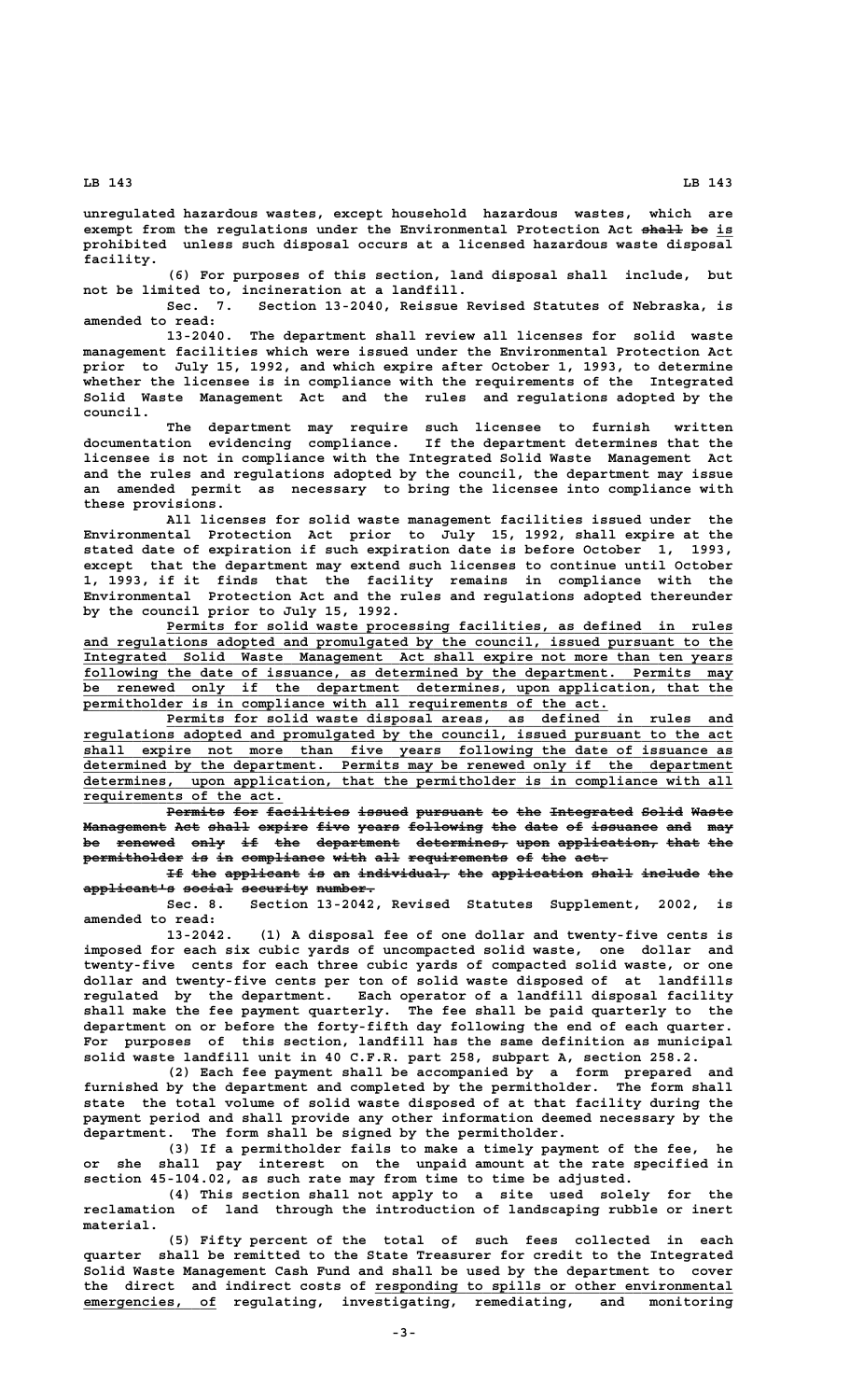**facilities during and after operation of facilities, or of performance of \_ \_\_ regulated activities under the Integrated Solid Waste Management Act, the Nebraska Litter Reduction and Recycling Act, and the Waste Reduction and Recycling Incentive Act. The department may seek recovery of expenses paid** from the fund for responding to spills or other environmental emergencies or  **\_\_\_ for investigation, remediation, and monitoring of a facility from any person who owned, operated, or used the facility in violation of the Integrated Solid Waste Management Act, the Nebraska Litter Reduction and Recycling Act, and the Waste Reduction and Recycling Incentive Act in a civil action filed in the district court of Lancaster County. Of the amount credited to the Integrated Solid Waste Management Cash Fund, the department may disburse amounts to political subdivisions for costs incurred in response to and remediation of any solid waste disposed of or abandoned at dump sites or discrete locations along public roadways or ditches and on any contiguous area affected by such disposal or abandonment. Such reimbursement shall be by application to the department on forms prescribed by the department. The department shall** department on forms prescribed by the department. The department shall prepare and make available a schedule of eligible costs and application **procedures which may include a requirement of a demonstration of preventive measures to be taken to discourage future dumping. The department may not disburse to political subdivisions an amount which in the aggregate exceeds five percent of total revenue from the disposal fees collected pursuant to this section in the preceding fiscal year. These disbursements shall be made on a fiscal-year basis, and applications received after funds for this purpose have been exhausted may be eligible during the next fiscal year but are not an obligation of the state. Any eligible costs incurred by a political subdivision which are not funded due to a lack of funds shall not be considered an obligation of the state. In disbursing funds under this section, the director shall make efforts to ensure equal geographic distribution throughout the state and may deny reimbursements in order to accomplish this goal.**

> **(6) The remaining fifty percent of the total of such fees collected per quarter shall be remitted to the State Treasurer for credit to the Waste Reduction and Recycling Incentive Fund. For purposes of determining the total fees collected, any amount of fees rebated pursuant to section 13-2042.01 shall be included as if the fees had not been rebated, and the amount of the fees rebated pursuant to such section shall be deducted from the amount to be credited to the Waste Reduction and Recycling Incentive Fund.**

> **(7) The council shall adopt and promulgate rules and regulations for the distribution of grants under subsection (6) of this section from the proceeds of the fees imposed by this section to counties, municipalities, and agencies for the purposes of planning and implementing facilities and systems to further the goals of the Integrated Solid Waste Management Act. The fees collected pursuant to this section shall not be used as grant proceeds to fund landfill closure site assessments, closure, monitoring, or investigative or corrective action costs for existing landfills or landfills already closed prior to July 15, 1992. The rules and regulations shall base the awarding of grants on a project's reflection of the integrated solid waste management policy and hierarchy established in section 13-2018, the proposed amount of local matching funds, and community need.**

> **Sec. 9. Section 81-1504.01, Reissue Revised Statutes of Nebraska, is amended to read:**

> **81-1504.01.** <del>(1)</del> Except as provided in subsection (2) of this **section, the The Department of Environmental Quality shall provide the ———————— ——— \_\_\_ following information to the Clerk of the Legislature by December 1 of each year:**

> **\_\_\_ ——— (1) (a) A report by type of service or aid provided by the use and distribution of federal funds received by the department. The report shall also include user fees, permit fees, license fees, and application fees authorized by the federal Environmental Protection Agency as follows:**

> **\_\_\_ ——— (a) (i) Actual expenditure of each grant or authorized fees for the most recently completed state fiscal year, including state matching funds;**

 **\_\_\_ ———— (b) (ii) Current budget and planned use and distribution of each grant and authorized fees for the current state fiscal year, including state matching funds;**

 **\_\_\_ ————— (c) (iii) A summary of the projected funding level of each grant and authorized fees and the impact of federal mandates and regulations upon the future use of each grant and authorized fees; and**

 **\_\_\_ ———— (d) (iv) Program summaries including statistical summaries when applicable for the most recently completed state fiscal year and program activity goals for the current state fiscal year;**

 **\_\_\_ ——— (2) (b) A summary of regulations of the federal Environmental Protection Agency which the department is required to implement and which do**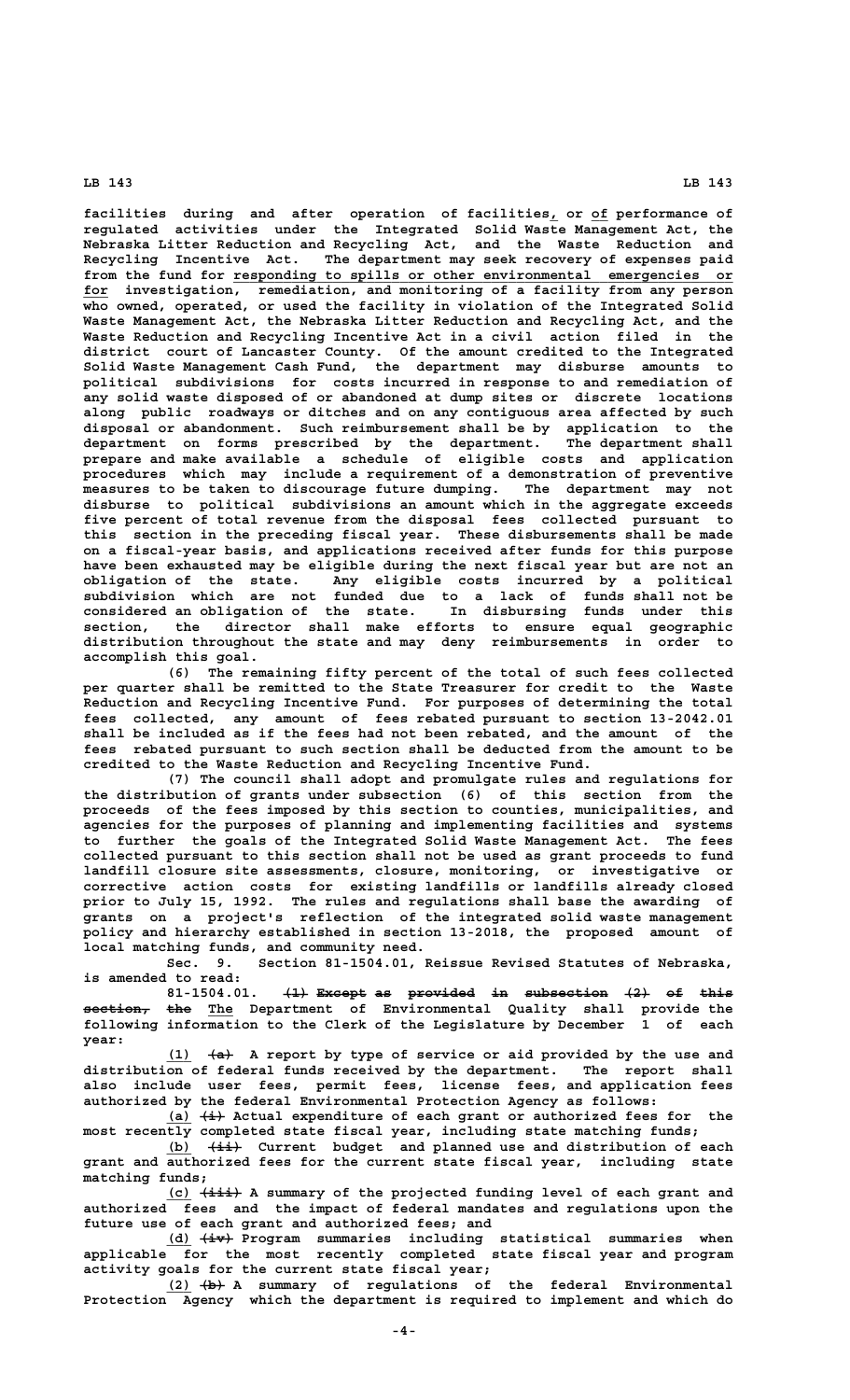**not include federal funding assistance and the possible financial impact to the state and political subdivisions;**

 **\_\_\_ ——— (3) (c) A report by type of service or aid provided by the use and distribution of state general and cash funds, including user fees, permit fees, license fees, and application fees, to carry out activities that are not funded by federal grants as follows:**

 **\_\_\_ ——— (a) (i) Actual expenditure of state funds, by agency sections, for the most recently completed state fiscal year, including a breakdown of expenditures by personal services, operations, travel, capital outlay, and consulting and contractual services;**

 **\_\_\_ ———— (b) (ii) Current budget and planned use and distribution of state funds, by agency sections, for the current state fiscal year, including a breakdown of expenditures for personal services, operations, travel, capital outlay, and consulting and contractual services;**

 **\_\_\_ ————— (c) (iii) A summary of projected program funding needs based upon the statutory requirements and public demand for services and the department's assessment of anticipated needs statewide; and**

 **\_\_\_ ———— (d) (iv) Program summaries including statistical summaries when applicable for the most recently completed state fiscal year and program activity goals for the current state fiscal year;**

 **\_\_\_ ——— (4) (d) A report regarding staff turnover by job class and the department's assessment of its ability to hire and retain qualified staff considering the state's personnel pay plan;**

 **\_\_\_ ——— (5) (e) A report listing the method used by each new or existing licensee, permittee, or other person who is required by the department to establish proof of financial responsibility; and**

 **\_\_\_ ——— (6) (f) A report of funds credited to the Nebraska Litter Reduction and Recycling Fund under the Nebraska Litter Reduction and Recycling Act.**

**(2) By December 1, 1996, the department shall provide a status ——— —— ———————— —— ————— ——— —————————— ————— ——————— — ————— report on the statewide scrap tire program developed pursuant to section —————— —— ——— ————————— ————— ———— ——————— ————————— ———————— —— ———————** 81-15,161.01, including applications for grants and loans from the Scrap Tire Reduction and Recycling Incentive Fund, grants and loans made from the fund, the current status of each loan, the contributions each grant and loan have made to the development of the statewide scrap tire program, and the current status of the scrap tire problem in the state.

**Sec. 10. Section 81-15,159.02, Reissue Revised Statutes of Nebraska, is amended to read:**

**81-15,159.02. For purposes of the Waste Reduction and Recycling Incentive Act:**

(1) Collection site means a site used for the temporary storage of  $m$ <sup>ore than one hundred scrap tires.</sup>

 **——— (2) Council means the Environmental Quality Council;**

 **\_\_\_ ——— (2) (3) Department means the Department of Environmental Quality;**

 **\_\_\_ ——— (3) (4) Director means the Director of Environmental Quality;**

**(5) Manufacturing process means a process that uses the resources ——— ————————————— ——————— ————— — ——————— ———— ———— ——— ———————— contained in scrap tires to create a new rubber-based product but does not ————————— —— ————— ————— —— —————— — ——— ———————————— ——————— ——— ———— ——** include the recovery of energy from scrap tires,

 $\overline{(4)}$  (4) Scrap tire or waste tire means a tire that is no longer **suitable for its original intended purpose because of wear, damage, or defect; \_\_\_ ——— (5) (7) Tire means any tire made of rubber or other resilient**  $m$ aterial and normally used on any vehicle; <del>listed in section 81-15,162;</del>

**(8) Tire collector means a person, business, or other entity who ——— ———— ————————— ————— — ——————— ————————— —— ————— —————— ——**  $owns$  or operates a collection site;

 **——— \_\_\_ (9) (6) Tire-derived product means the usable product produced from a scrap tire. Tire-derived product does not include crumb rubber or chipped tires not intended for a direct end use and does not include baled tires or \_\_\_ tire-derived fuel; and**

> **(10) Tire hauler means a person, business, or other entity engaged ———— ———— —————— ————— — ——————— ————————— —— ————— —————— ——————** in the business of picking up and transporting scrap tires for storage, **processing, or disposal but does not include an entity the involvement of ——————————— —— ———————— ——— ———— ——— ——————— —— —————— ——— ——————————— —— .**<br>Which with scrap tires is incidental to hauling refuse, rubbish, or garbage as those terms are defined in section 81-1502;

> **(11) Tire processing means the chemical or physical alteration of a ———— ———— —————————— ————— ——— ———————— —— ———————— —————————— —— scrap tire; ————— —————**

> $\textcolor{red}{\textbf{+12+}}$  Tire processing facility means a facility used for tire  **processing; ———————————**

> $\overline{13}$  Tire processor means a person, business, or other entity **engaged in tire processing; and**

 **———— \_\_\_ (14) (7) Tire retailer means a person, business, or other entity which engages in the retail sale of tires in any quantity for any use or purpose by the purchaser other than for resale.**

**Sec. 11. Section 81-15,160, Revised Statutes Supplement, 2002, is**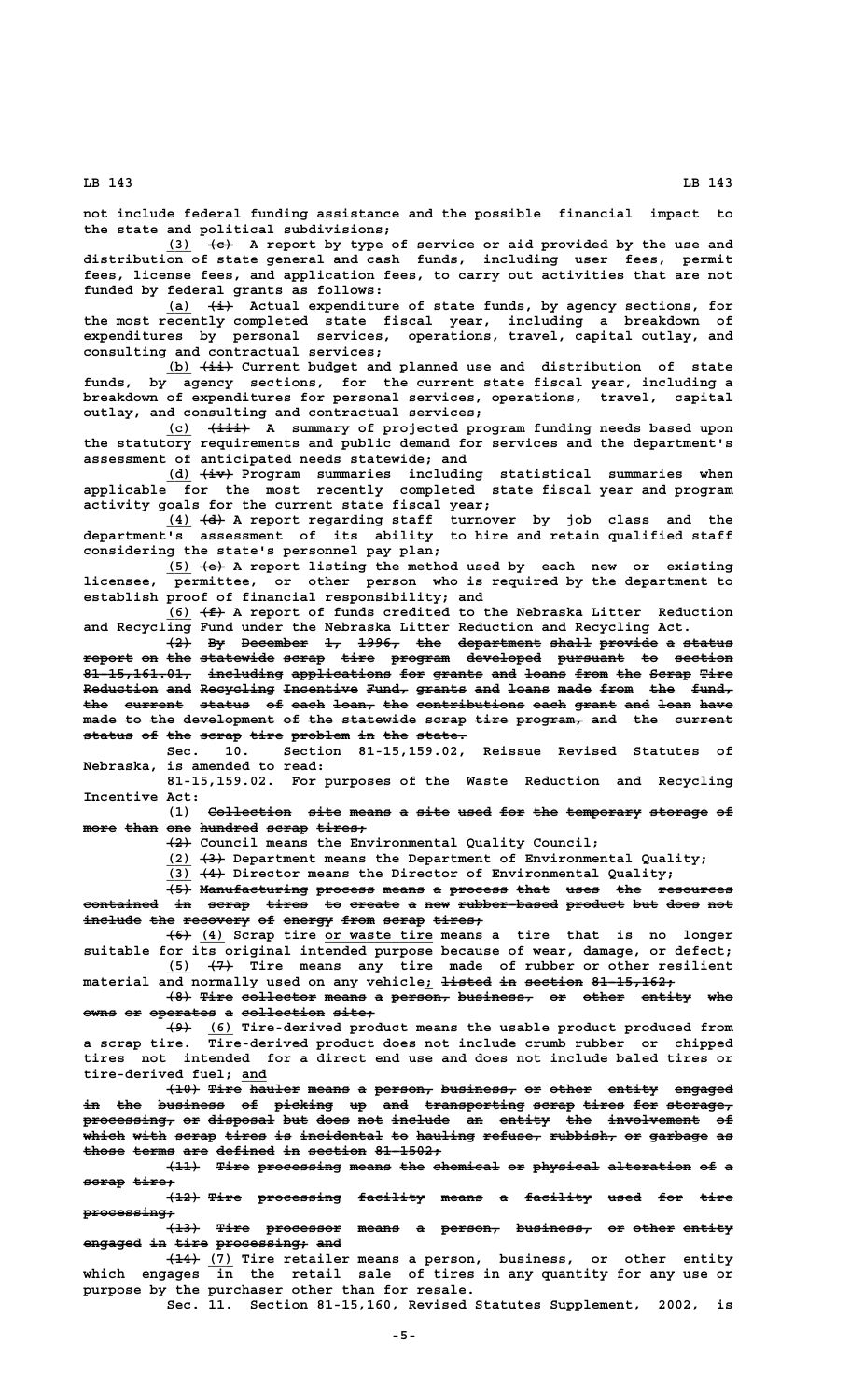**amended to read:**

**81-15,160. (1) The Waste Reduction and Recycling Incentive Fund is created. The department shall deduct from the fund amounts sufficient to reimburse itself for its costs of administration of the fund. The fund shall be administered by the Department of Environmental Quality. The fund shall consist of proceeds from the fees imposed pursuant to the Waste Reduction and Recycling Incentive Act.**

**(2) The fund may be used for purposes which include, but are not limited to:**

**(a) Technical and financial assistance to political subdivisions for creation of recycling systems and for modification of present recycling systems;**

**(b) Recycling and waste reduction projects, including public education, planning, and technical assistance;**

**(c) Market development for recyclable materials separated by generators, including public education, planning, and technical assistance;**

**(d) Capital assistance for establishing private and public intermediate processing facilities for recyclable materials and facilities using recyclable materials in new products;**

**(e) Programs which develop and implement composting of yard waste and composting with sewage sludge;**

**(f) Technical assistance for waste reduction and waste exchange for waste generators;**

**(g) Programs to assist communities and counties to develop and implement household hazardous waste management programs; and \_\_\_**

(h) <del>Incentive grants</del> to political subdivisions to assist and **encourage the closure of landfills operating without a permit, the regional** consolidation of solid waste disposal facilities operating with a permit, and the use of transfer stations. Grants awarded for programs involving land disposal shall include provisions for waste reduction and recycling, and

 **——— (i) Capital assistance for establishing private and public facilities to manufacture combustible waste products and to incinerate \_\_\_\_\_\_\_\_\_\_\_ combustible waste to generate and recover energy resources, except that no disbursements shall be made under this section for scrap tire processing related to tire-derived fuel.**

> **The State Treasurer shall transfer two million one hundred thousand dollars from the Waste Reduction and Recycling Incentive Fund to the General Fund within five days after August 16, 2002.**

> (3) No grant shall be made under section 81-15,161 to a political **subdivision which operates a landfill operating without a permit unless the ——————————— ————— ———————— — ———————— ————————— ——————— — —————— —————— —— grant will be used to meet permit standards and the landfill is issued a ————— ———— —— ———— —— ———— —————— ————————— ——— ——— ———————— —— —————— permit within two years after the award of the grant. —————— —————— ——— ————— ————— ——— ————— —— ——— ——————**

> **——— (4) Grants up to one million dollars annually shall be available** until June  $\frac{1}{4}$ ,  $\frac{2004}{30}$ ,  $\frac{2007}{200}$ , for new scrap tire projects only, if acceptable **scrap tire project applications are received. Eligible categories of disbursement under section 81-15,161 may include, but are not limited to:**

> **(a) Reimbursement for the purchase of crumb rubber generated and used in Nebraska, with disbursements not to exceed fifty percent of the cost of the crumb rubber;**

> **(b) Reimbursement for the purchase of tire-derived product which utilizes a minimum of twenty-five percent recycled tire content, with disbursements not to exceed twenty-five percent of the product's retail cost, except that persons who applied for a grant between June 1, 1999, and May 31, 2001, for the purchase of tire-derived product which utilizes a minimum of twenty-five percent recycled tire content may apply for reimbursement on or before July 1, 2002. Reimbursement shall not exceed twenty-five percent of the product's retail cost and may be funded in fiscal years 2001-02 and 2002-03;**

> **(c) Participation in the capital costs of building, equipment, and other capital improvement needs or startup costs for scrap tire processing or manufacturing of tire-derived product, with disbursements not to exceed fifty percent of such costs or five hundred thousand dollars, whichever is less;**

> **(d) Participation in the capital costs of building, equipment, or other startup costs needed to establish collection sites or to collect and transport scrap tires, with disbursements not to exceed fifty percent of such costs;**

> **(e) Cost-sharing for the manufacturing of tire-derived product, with disbursements not to exceed twenty dollars per ton or two hundred fifty thousand dollars, whichever is less, to any person annually;**

> **(f) Cost-sharing for the processing of scrap tires, with disbursements not to exceed twenty dollars per ton or two hundred fifty thousand dollars, whichever is less, to any person annually;**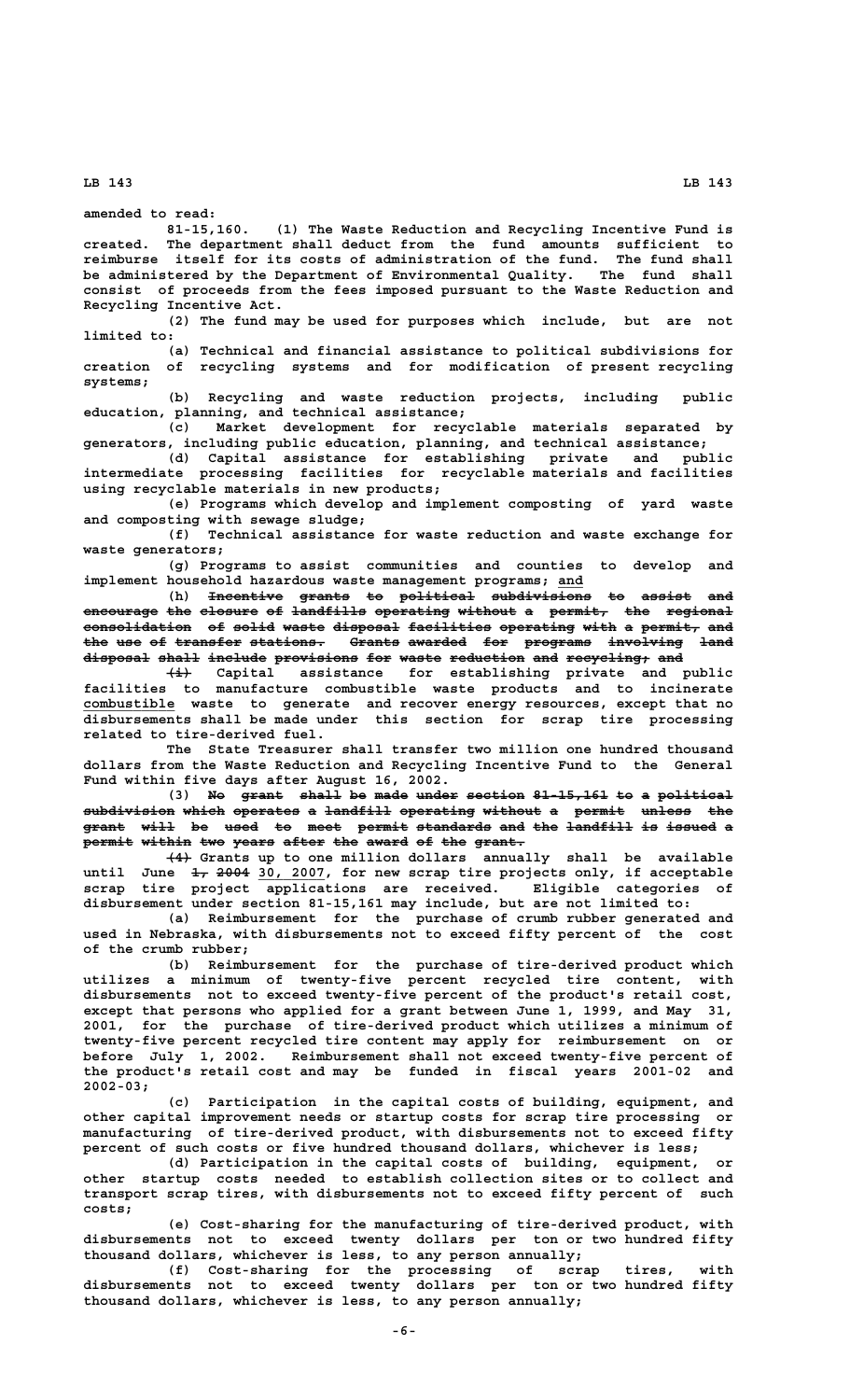**(g) Cost-sharing for the use of scrap tires for civil engineering applications for specified projects, with disbursements not to exceed twenty dollars per ton or two hundred fifty thousand dollars, whichever is less, to any person annually; and**

**(h) Disbursement to a political subdivision up to one hundred** percent of costs incurred in cleaning up scrap tire collection and disposal  **sites.**

**The director shall give preference to projects which utilize scrap tires generated and used in Nebraska.**

 **——— \_\_\_ (5) (4) Priority for grants made under section 81-15,161 shall be given to grant proposals demonstrating a formal public/private partnership except for grants awarded from fees collected under subsection (6) of section 13-2042.**

 **——— \_\_\_ (6) (5) Grants awarded from fees collected under subsection (6) of section 13-2042 may be renewed for up to a five-year grant period. Such applications shall include an updated integrated solid waste management plan pursuant to section 13-2032. Annual disbursements are subject to available funds and the grantee meeting established grant conditions. Priority for such grants shall be given to grant proposals showing regional participation and programs which address the first integrated solid waste management hierarchy as stated in section 13-2018 which shall include toxicity reduction. Disbursements for any one year shall not exceed fifty percent of the total fees collected after rebates under subsection (6) of section 13-2042 during that year.**

**(7) (6) Any person who <del>operates</del> a se<del>rap tire collection site</del> stores waste tires in violation of state law section 13-2033, which storage is the \_\_\_\_\_\_\_\_\_\_\_\_ ————— ——— \_\_\_\_\_\_\_\_\_\_\_\_\_\_\_\_ \_\_\_\_\_\_\_ \_ subject of abatement or cleanup, shall be liable to the State of Nebraska for the reimbursement of expenses of such abatement or cleanup paid by the Department of Environmental Quality.**

 **——— \_\_\_ (8) (7) The Department of Environmental Quality may receive gifts, bequests, and any other contributions for deposit in the Waste Reduction and Recycling Incentive Fund. Any money in the fund available for investment shall be invested by the state investment officer pursuant to the Nebraska Capital Expansion Act and the Nebraska State Funds Investment Act.**

**Sec. 12. Section 81-15,161, Reissue Revised Statutes of Nebraska, is amended to read:**

**81-15,161. (1) Allocations from the Waste Reduction and Recycling** Incentive Fund and from the Scrap Tire Reduction and Recycling Incentive Fund **may be made as grants to a political subdivision or other entity or organization, public, private, or nonprofit, when it is found that the proposed program, project, or study appears to benefit the general public, to further the goals of waste reduction and recycling, and to be consistent with proper waste management practices. Each application for a grant under the Waste Reduction and Recycling Incentive Act shall be filed with the department in a manner and form prescribed by the department.**

**(2) The council shall adopt guidelines for the determination of eligibility of public, private, and nonprofit entities, organizations, or persons to receive funds pursuant to the Waste Reduction and Recycling ————— ————————— ——— ————————— Incentive Act** act and for the determination of qualification and suitability **of plans submitted by such entities, organizations, and persons consistent with the act.**

**(3) An application for a grant shall: (a) Describe the nature and purpose of the proposed program, project, or study; (b) set forth or be accompanied by a plan for development of the proposed program, project, or study, together with engineering, economic, and financial feasibility data and information and such estimated costs of construction or implementation as may be required by the department; (c) state whether money other than that for which the application is made will be used to help in meeting program, project, or study costs and whether such money is available or has been sought for this purpose; (d) when appropriate, state that the applicant holds or can acquire title to all lands or has the necessary easements and rights-of-way for the project and related lands; (e) show that the applicant possesses all necessary authority to undertake or participate in the proposed program, project, or study; and (f) demonstrate the probable environmental and ecological consequences that may result from the proposed program or project. Upon receipt of an application the director shall evaluate and investigate all aspects of the proposed program, project, or study and the proposed schedule for the development and completion of such program, project, or study and determine the eligibility of the program, project, or study for funding. As a part of his or her investigation, the director shall consider whether the plan for development of the program, project, or study is satisfactory. If the director determines that the plan is unsatisfactory or that the application**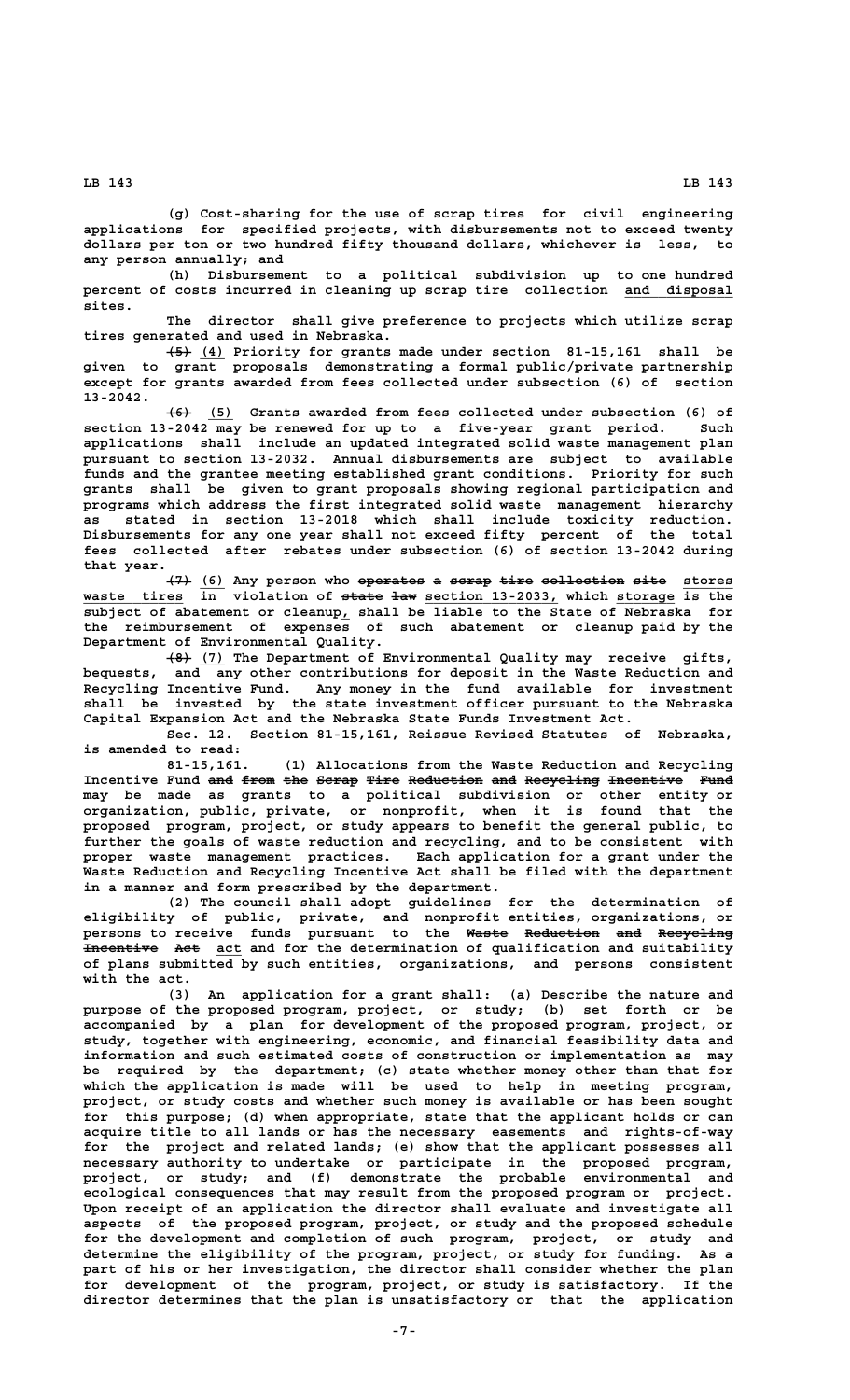**does not contain adequate information upon which to make determinations, the director shall return the application to the applicant and may make recommendations to the applicant which the director considers necessary to make the plan or the application satisfactory.**

**(4) The director shall within a reasonable time, not to exceed six months, after receipt of such application approve or reject grant funding for** the program, project, or study. <del>Funds for grants from the Scrap Tire</del> **Reduction and Recycling Incentive Fund shall be allocated as provided in ————————— ——— ————————— ————————— ———— ————— —— ————————— —— ———————— — section** 81-15,162.02. The grant shall be for a specific dollar amount of **funds, and the funds shall be used only for the purpose specified in the**  $\texttt{grant.} \qquad \texttt{Subject} \quad \texttt{to section} \; \; 81\text{--}15,162.92, \; \texttt{the} \; \; \texttt{The} \; \; \texttt{director} \; \; \texttt{may} \; \; \texttt{terms}$ **for the administration of the funds as he or she deems necessary and any penalties to be imposed upon the recipient if it fails to comply with any requirements of the grant.**

**(5) It is the intent of the Legislature that allocations from the** Waste Reduction and Recycling Incentive Fund and the Serap Tire Reduction and Recycling Incentive Fund shall be made in an equitable manner which maximizes the benefits of the <del>funds</del> fund. When awarding grants, the director shall **balance the needs of: (a) All geographic areas of the state; (b) all sizes and classes of communities; and (c) all manner and scale of programs, projects, and studies. The director shall also give consideration to eligible programs, projects, and studies which would specifically employ disabled or handicapped persons.**

 **\_\_\_\_\_\_\_\_\_\_\_\_\_\_\_\_\_\_\_\_\_\_\_\_\_\_\_\_\_\_\_\_\_\_\_\_\_\_\_\_\_\_\_\_\_\_\_\_\_\_\_\_\_\_\_\_\_\_\_\_\_\_\_\_ (6) The director may deny any application which he or she determines \_\_\_\_\_\_\_\_\_\_\_\_\_\_\_\_\_\_\_\_\_\_\_\_\_\_\_\_\_\_\_\_\_\_\_\_\_\_\_\_\_\_\_\_\_\_\_\_\_\_\_\_\_\_\_\_\_\_\_\_\_\_\_\_\_\_\_\_\_\_\_\_\_\_\_\_\_\_ (a) is not in conformance with this section, (b) does not reflect reasonable** costs for the type of project proposed, (c) contains inaccurate,  **\_\_\_\_\_\_\_\_\_\_\_\_\_\_\_\_\_\_\_\_\_\_\_\_\_\_\_\_\_\_\_\_\_\_\_\_\_\_\_\_\_\_\_\_\_\_\_\_\_\_\_\_\_\_\_\_\_\_\_\_\_\_\_\_\_\_\_\_\_\_\_\_\_\_\_\_\_\_ or misleading information in the application, or (d) would require the \_\_\_\_\_\_\_\_\_\_\_\_\_\_\_\_\_\_\_\_\_\_\_\_\_\_\_\_\_\_\_\_\_\_\_\_\_\_\_\_\_\_\_\_\_\_\_\_\_\_\_\_\_\_\_\_\_\_\_\_\_\_\_\_\_\_\_\_\_\_\_\_\_\_\_\_\_\_ expenditure of funds beyond the fund's unobligated balance or for any other \_\_\_\_\_\_\_\_\_\_\_\_\_\_\_\_\_\_\_\_\_\_\_\_\_\_\_\_\_\_\_\_\_\_\_\_\_\_\_\_\_\_\_\_\_\_\_\_\_\_\_\_\_\_\_\_\_\_\_\_\_\_\_\_\_\_\_\_\_\_\_\_\_\_\_\_\_\_ reason which the director determines is necessary to properly administer this section. \_\_\_\_\_\_\_\_**

 **\_\_\_\_\_\_\_\_\_\_\_\_\_\_\_\_\_\_\_\_\_\_\_\_\_\_\_\_\_\_\_\_\_\_\_\_\_\_\_\_\_\_\_\_\_\_\_\_\_\_\_\_\_\_\_\_\_\_\_\_\_\_\_\_\_\_\_\_ (7) All disbursements made under this section shall be formalized by \_\_\_\_\_\_\_\_\_\_\_\_\_\_\_\_\_\_\_\_\_\_\_\_\_\_\_\_\_\_\_\_\_\_\_\_\_\_\_\_\_\_\_\_\_\_\_\_\_\_\_\_\_\_\_\_\_\_\_\_\_\_\_\_\_\_\_\_\_\_\_\_\_\_\_\_\_\_ a written agreement between the department and all recipients of the \_\_\_\_\_\_\_\_\_\_\_\_\_\_\_\_\_\_\_\_\_\_\_\_\_\_\_\_\_\_\_\_\_\_\_\_\_\_\_\_\_\_\_\_\_\_\_\_\_\_\_\_\_\_\_\_\_\_\_\_\_\_\_\_\_\_\_\_\_\_\_\_\_\_\_\_\_\_ disbursement. The agreement may include, but need not be limited to, the \_\_\_\_\_\_\_\_\_\_\_\_\_\_\_\_\_\_\_\_\_\_\_\_\_\_\_\_\_\_\_\_\_\_\_\_\_\_\_\_\_\_\_\_\_\_\_\_\_\_\_\_\_\_\_\_\_\_\_\_\_\_\_\_\_\_\_\_\_\_\_\_\_\_\_\_\_\_ following conditions designed to protect the fund and ensure completion of the \_\_\_\_\_\_\_\_\_\_\_\_\_\_\_\_\_\_\_\_\_\_\_\_\_\_\_\_\_\_\_\_\_\_\_\_\_\_\_\_\_\_\_\_\_\_\_\_\_\_\_\_\_\_\_\_\_\_\_\_\_\_\_\_\_\_\_\_\_\_\_\_\_\_\_\_\_\_ project: (a) Mechanics of funding disbursement; (b) any bidding requirements; \_\_\_\_\_\_\_\_\_\_\_\_\_\_\_\_\_\_\_\_\_\_\_\_\_\_\_\_\_\_\_\_\_\_\_\_\_\_\_\_\_\_\_\_\_\_\_\_\_\_\_\_\_\_\_\_\_\_\_\_\_\_\_\_\_\_\_\_\_\_\_\_\_\_\_\_\_\_ (c) completion timelines for any deliverables; (d) record-keeping and \_\_\_\_\_\_\_\_\_\_\_\_\_\_\_\_\_\_\_\_\_\_\_\_\_\_\_\_\_\_\_\_\_\_\_\_\_\_\_\_\_\_\_\_\_\_\_\_\_\_\_\_\_\_\_\_\_\_\_\_\_\_\_\_\_\_\_\_\_\_\_\_\_\_\_\_\_\_ reporting requirements; (e) security interest and insurance requirements on \_\_\_\_\_\_\_\_\_\_\_\_\_\_\_\_\_\_\_\_\_\_\_\_\_\_\_\_\_\_\_\_\_\_\_\_\_\_\_\_\_\_\_\_\_\_\_\_\_\_\_\_\_\_\_\_\_\_\_\_\_\_\_\_\_\_\_\_\_\_\_\_\_\_\_\_\_\_ equipment; (f) forfeiture and repayment of funds; and (g) other conditions**  $\frac{1}{2}$  necessary or desirable to carry out this section.

 **\_\_\_ (8) The council shall adopt and promulgate rules and regulations to** carry out the Waste Reduction and Recycling Incentive Act.  $\tau$  except for **disbursements under section 81-15,162.02 which shall be determined by the ————————————— ————— ——————— ———————————— ————— ————— —— —————————— —— ——** director.

> **(7) The director, when making disbursements under section ——— ——— ————————— ———— —————— ————————————— ————— ——————— 81-15,162.02, shall do so in a manner which (a) is consistent with the ————————————— ————— —— —— —— — —————— ————— ——— —— —————————— ———— ———**  $\alpha$  a formagneed of  $\alpha$  and  $\alpha$  and  $\alpha$   $\beta$  and  $\beta$  and  $\alpha$   $\beta$  and  $\alpha$   $\beta$  and  $\beta$  and  $\beta$  and  $\beta$  and  $\beta$  and  $\beta$  and  $\beta$  and  $\alpha$  and  $\alpha$  and  $\alpha$  and  $\alpha$  and  $\alpha$  and  $\alpha$  and  $\alpha$  and  $\alpha$  and  $\alpha$  a which most effectively carry out the purposes of such section.

> **Sec. 13. Section 81-15,162, Reissue Revised Statutes of Nebraska, is amended to read:**

> 81-15,162. (1) Commencing October 1, 1990, there There is hereby **imposed a fee of one dollar on each tire of every new motor vehicle, trailer, or semitrailer sold at retail in this state. Such fee shall be collected by the county treasurer at the time of registration of the motor vehicle, trailer, or semitrailer and remitted to the Department of Revenue.**

> (2) <del>Commencing</del> October 1, 1990, there There is hereby imposed a fee **of one dollar on every tire sold at retail in this state, including every farm tractor tire, which tires are not on a motor vehicle, trailer, or semitrailer pursuant to subsection (1) of this section. Such fee shall be collected from the purchaser by the tire retailer at the time of purchase and shall be remitted to the Department of Revenue.**

> **(3) For purposes of this section, tire shall have the definition found in section 81-15,159.02 and shall include a pneumatic and solid tire but shall not include a recapped or regrooved tire.**

 **\_— (4) Subject to section 81-15,165, :**

 $\{a\}$  On or before June 30, 1999, the fees remitted to the Department of Revenue under this section shall be remitted to the State Treasurer for  $\texttt{eredict to the Serap Time Reduction and Recycling Theentive Fund: }$ 

 $\overline{+b}$  After June 30, 1999, the fees remitted to the Department of Revenue under this section along with any unobligated balance in the Scrap Tire Reduction and Recycling Incentive Fund shall be remitted to the State **Treasurer for credit to the Waste Reduction and Recycling Incentive Fund. Fees collected in excess of one million dollars shall be available for grants**